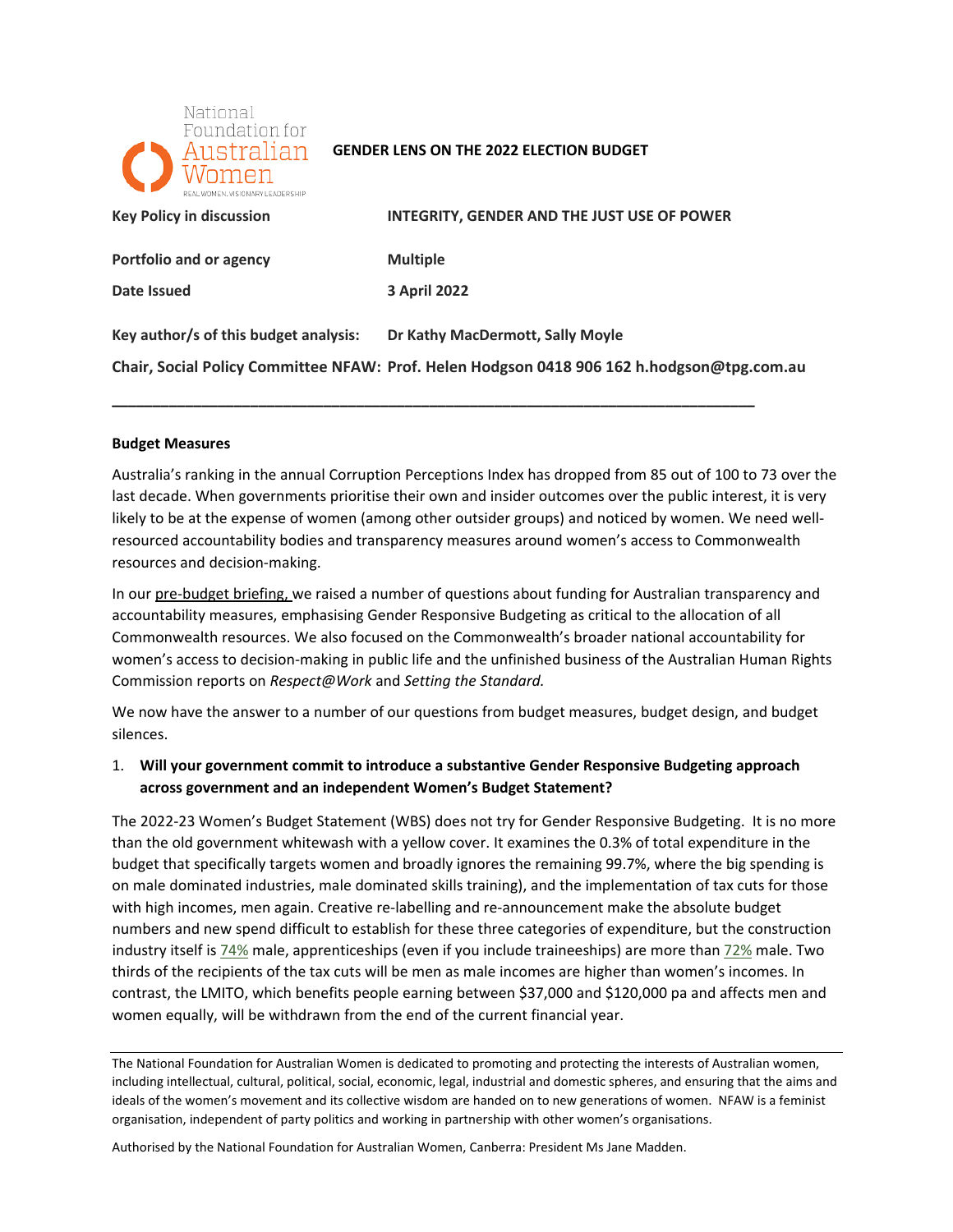strategic national approach to guide whole of government decision-making to achieve gender equality. This budgets are actually settled. And after they are settled, there should be an annual WBS to assess the impact new budget measures have on women and how the allocation of public resources effects gender equality. A **substantive Gender Responsive Budgeting approach across government** begins, conversely, with a would include gender impact assessments on both cabinet submissions and new policy proposals before

 Labor's WBS commits to each of these measures. What NFAW would add to these commitments are the need for formalised consultations with women in the while budget proposals are still in development, and the need for the annual WBS to be in independent hands, most eligibly those of the Parliamentary Budget Office. This should prevent the grab-bag approach to a future WBS.

 The 2022-23 WBS grab-bag is smaller than last year's – only just over 60% of it in fact. Measures on violence against women and women's health are addressed in our media release. The remaining WBS section on women's economic security is a classic of how not to do a women's budget.

 In the first place, it has no policy strategy. It assumes, in common with much of the rest of the budget, that things will fix themselves, arguing for example that 'strong economic performance and a tight labour market' will reduce the gender pay gap, together with 'the range of initiatives included across the entire 2022 23 Budget'. In fact, the entire budget has nothing whatever to say about the undervaluation of work in the care sector, which is by far th[e largest sector o](https://www.aph.gov.au/About_Parliament/Parliamentary_Departments/Parliamentary_Library/pubs/rp/rp2021/Quick_Guides/EmployIndustry)f the Australian workforce, and 80% female. The silence of the WBS on work value issues is consistent with the Government's repeated refusal to endorse work value cases in aged and child care; nevertheless, it is in the care sector that changes to the gender pay gap lie.

 Instead of looking to where women work, the WBS appears generally to be underpinned by the conviction that the best that can be done for women in the workforce is to move them out of the female-dominated work or their own business. Given about 80% of Australians work in services (and 90% of working women), this continues to be a nonviable strategy. There is, nevertheless, 'a grand total of \$348.5 million for various [#GirlBoss initiatives designed to "train", "boost", "revive", "support" and "checkpoint" women into](https://womensagenda.com.au/latest/we-must-move-from-career-feminism-to-care-feminism-this-girlboss-budget-doesnt-help/)  [leadership positions in "better paid" male dominated industries and entrepreneurship'.](https://womensagenda.com.au/latest/we-must-move-from-career-feminism-to-care-feminism-this-girlboss-budget-doesnt-help/) As a pay equity policy, it is the equivalent of subsidising a few new deck chairs on the Titanic. sector into male-dominated STEM (science, technology, engineering and mathematics) and non-traditional

 Many of the measures collected in the WBS may do some good, even though they totally miss the point. Some, however, actually compromise women's economic security. Take, for example, the proposal (on p. 46) to amend the National Employment Standards in the Fair Work Act 2009 to ensure redundancy payments 'more fairly reflect working hours over the course of a person's employment'. It is hard to see how this would not end up in actually cutting women's access to redundancy pay.

 Or take the changes to paid parental leave. Without any discernible consultation with families, women's organisations, gender equality or parental leave experts, the Government decided to remove the last vestiges of encouragement for fathers and partners to share in the care of their newborn babies.

of encouragement for fathers and partners to share in the care of their newborn babies.<br>We know it is at this crucial early stage that families establish their gender norms. Already men are much less likely to take Dads and Partners' Pay (DAPP), with the 'use it or lose it' provision. The new provision means that either parent is able to take up to the full 20 weeks of available leave. It also enables single parents to take the full 20 weeks. While any added support for single parents is positive, NFAW is disappointed that the availability of leave for this group has potentially been extended at the expense of incentives for men and partners to share in the care of their babies. We do, however, welcome the amendments that will enable fathers and partners to take Parental Leave Pay in conjunction with employer-funded leave, in the same way women currently can. This is a minor, but welcome, reform.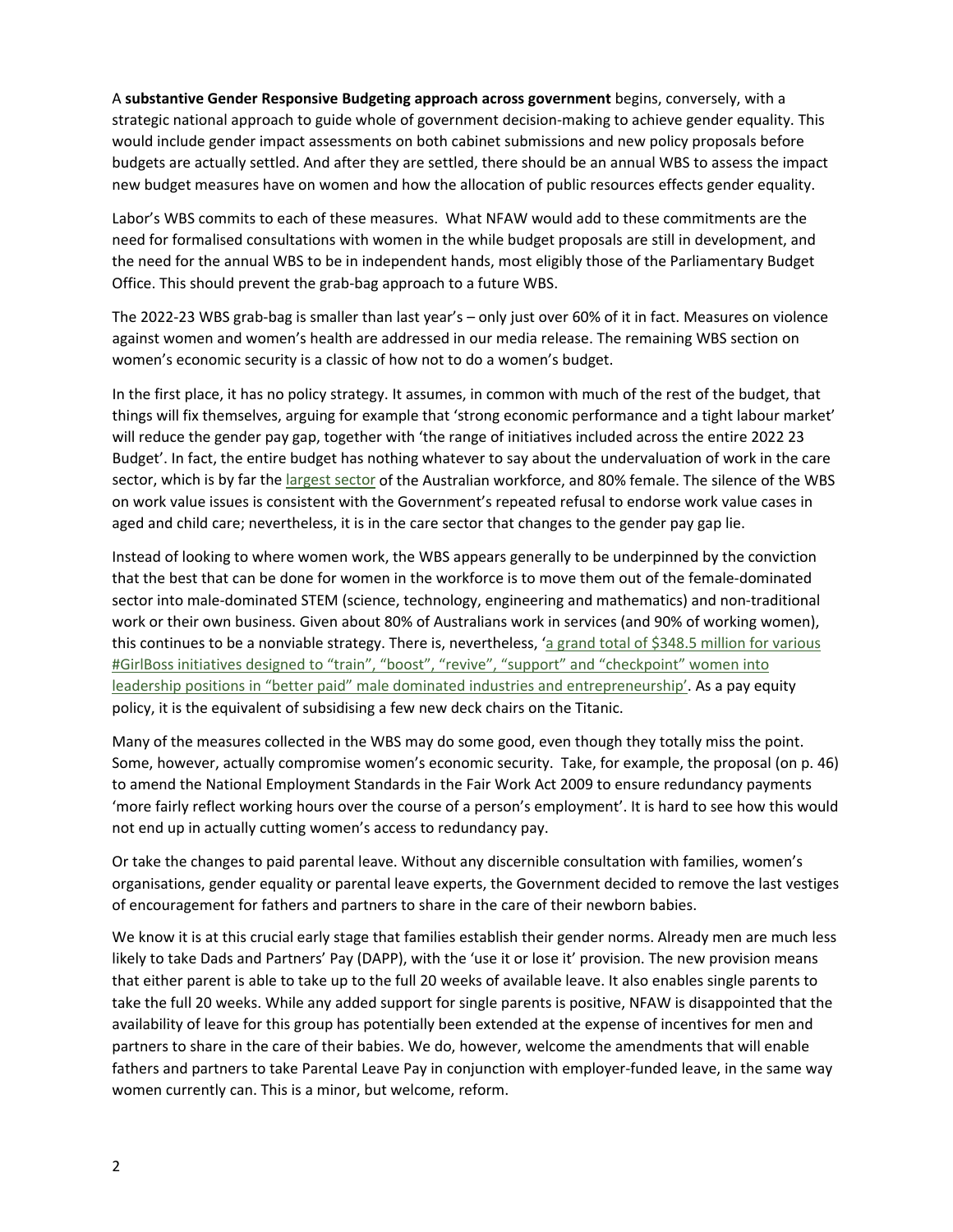The Government also introduced a change to the means testing of Parental Leave Pay, to create a single household income threshold of \$350,000 household to the existing limit of the birth parent earning \$151,350. Again, this has not been identified by women's organisations or parental leave experts as a priority, and NFAW considers it to be regressive.

 The ALP Women's Budget Statement notes only that a Labor government would "…work to make [the Paid Parental Leave scheme] stronger". NFAW would like to see clearer commitments than this.

 Economic Security' to drive 'my Government's agenda' for women. There was a National Women's Safety Summit and a July National Cabinet meeting on women's economic security. This is what has come of the latter. Let us hope that Labor's promised independent Women's Economic Security Taskforce consults more widely on economic security issues for women than its own Cabinet. The Prime Minister [announced](https://www.pm.gov.au/media/press-conference-australian-parliament-house-act-38) in 2021 that he would establish a Cabinet Taskforce for Women's Safety and

#### **2. How will your government ensure Indigenous women's voices drive and determine policy that affects Indigenous women? Will your government work with Indigenous women to develop a separate national Action Plan to End Violence Against Indigenous Women?**

 The Budget continues to fail Indigenous women. NFAW is very concerned about extremely limited funding to address the significant economic, housing and safety concerns of Indigenous women. In failing to close the gap on Indigenous disadvantage and foregoing the opportunity to ameliorate the often-appalling disadvantage in which Indigenous women and men live, the Government is condemning another generation of Indigenous women to marginalisation, discrimination and insecurity.

 Despite the Women 's Budget Statement claiming that it takes an intersectional approach, there has been no consideration of the particular position of Indigenous women in mainstream services and sectors. For example, many Indigenous women work in the caring sectors and education, either in mainstream or community-controlled positions. NFAW is concerned that there is little substantive consideration in the Budget for the particular needs of Indigenous women within these sectors. The Government must do better to integrate an Indigenous perspective and take an intersectional approach to all Budget measures.

 Take the example of the Community Development Program (CDP). The Government has provided \$98m for 2022/23 for further supplementary funding only. While there are significant, well-grounded concerns about support is crucial for Indigenous community development, and for Indigenous women and men, in remote areas where formal employment opportunities are limited. The National Indigenous Affairs Agency has been conducting detailed consultation on the future of the CDP. punitive and discriminatory approaches to the current CDP, properly designed community development

 The Government intends to continue pilot programs to replace the CDP and then fully roll out the *Remote Engagement Program* as a replacement from 2024. "The *Remote Engagement Program* will replace the *Community Development Program* and support remote communities by targeting job creation and skills development." (Budget Paper 2, p. 164). Unfortunately, there is little new money for this measure, which new program will respond to the good faith engagement in consultations by Indigenous organisations and to the outcomes of litigation and ongoing Indigenous community concerns. NFAW is looking forward to seeing the culturally respectful, community development and gender equality focus of the new program. relies on existing *Indigenous Advancement Strategy* funding (Budget Paper 2, p. 164). It is unclear how the

The [ALP Women's Budget Statement 2022](https://alp-assets.s3.ap-southeast-2.amazonaws.com/documents/2022+Women) (p. 27) includes a commitment to hold a referendum to establish a the ALP has also committed to conducting a National First Nations Women's Summit, chaired by the constitutionally enshrined First Nations Voice to Parliament, with a guaranteed gender balance. Importantly,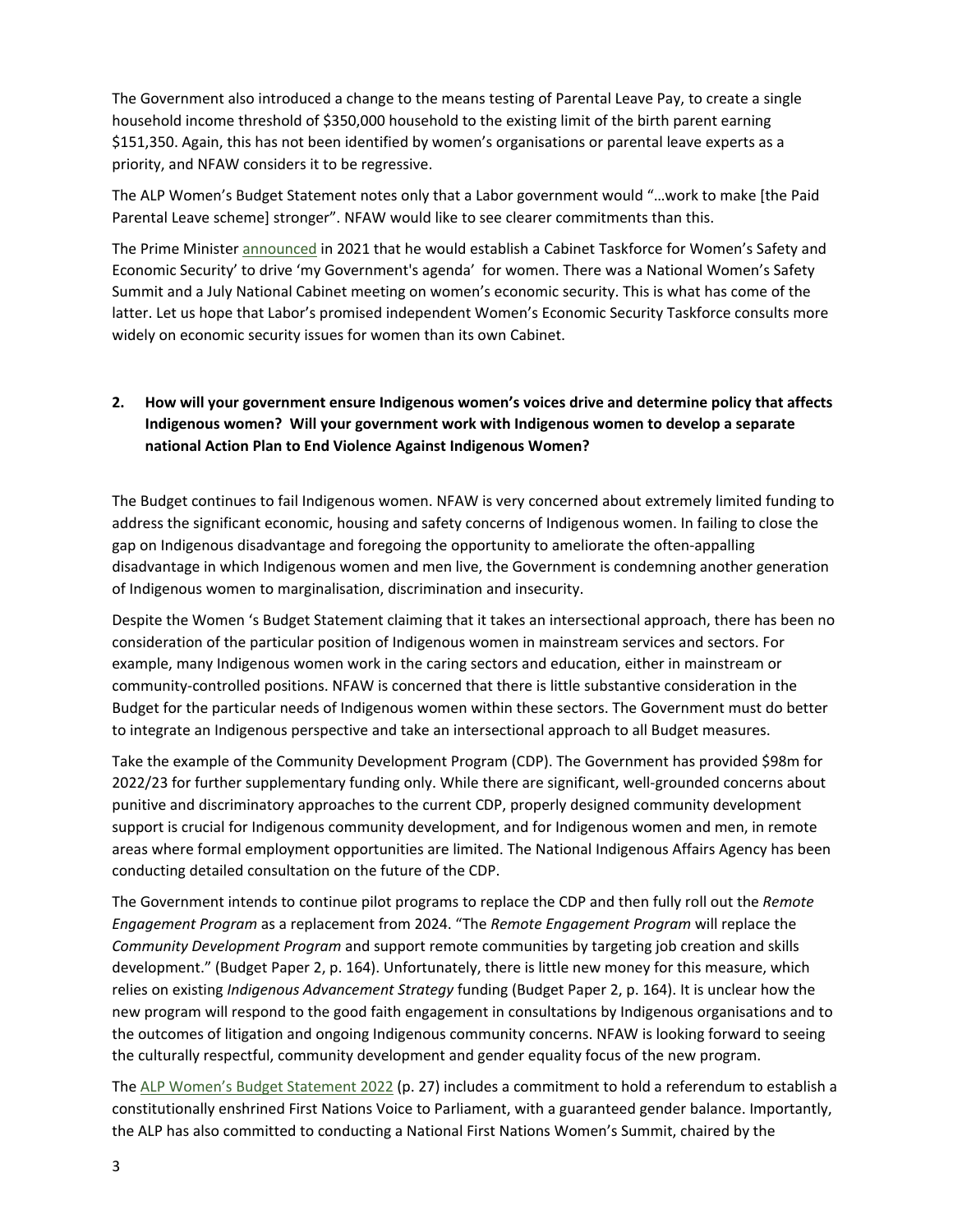Aboriginal and Torres Strait Islander Social Justice Commissioner. NFAW welcomes these commitments but will be looking forward to seeing the funding allocations and timelines should the ALP form government.

## **3. How will your government progress the unfinished business of** *Respect@Work* **and** *Setting the Standard* **reports by the Australian Human Rights Commission?**

 The Budget includes a few very small but welcome initiatives to advance the Respect@Work recommendations. The Government claims in its WBS that it has already spent \$66m in implementing these recommendations and commits a further \$3.4m in this Budget (p. 25). This will be applied to an 'industry outreach team' in the Australian Human Rights Commission (whose overall funding is being substantially cut Centres to provide advice on sexual harassment for three years (WBS, pp. 18-19 and 26). – see below) and to a \$1.8m 'grant opportunity' that would enable the two remaining Working Women's

 Labor has committed to implementing all the Respect@Work recommendations in its Women's Budget Statement, but without providing information on funding or timing.

#### **4. How will a federal Anti-Corruption Commission introduced by your government hold government to account and prioritise the broader public interest?**

[allocation of resources will affect different groups differently.](https://www.undp.org/publications/corruption-accountability-and-gender-understanding-connection-0) We raised concerns about the scope for We noted in our briefing paper that accountability mechanisms are important where the withdrawal or [electorally skewed multibillion dollar grants decisions](https://www.sbs.com.au/news/scott-morrison-fends-off-criticism-of-multibillion-dollar-grants-program/69d79d10-5678-493f-86cf-56b64f0ca722) and election [pork barrels](https://www.smh.com.au/politics/federal/tapping-the-pork-barrel-a-broken-system-failing-every-taxpayer-20211203-p59ens.html?utm_content=how_28_million_of_your_money_is_spent__it_grossly_favours_coalition_seats&list_name=E2446F7A-1897-44FC-8EB8-B365900170E3&promote_channel=edmail&utm_campaign=am-smh&utm_medium=email&utm_source=newsletter&utm_term=2021-12-15&mbnr=MTQ1MDU0NDk&instance=2021-12-15-06-33-AEDT&jobid=29352080) while care industries remain underfunded and care work undervalued. [Electorally skewed infrastructure grants](https://www.afr.com/politics/pre-election-cash-splash-pours-billions-into-must-win-seats-20220328-p5a8j7) and a real wage decrease in carers' wages are what the 2022-23 budget has indeed delivered.

 papers themselves. We have conferred with a number of non-government organisations in the This is beyond disappointing, but of a piece with the budget's underlying confusion between the wellbeing of the public and the well-being of political candidates. That confusion is reproduced in the budget preparation of our post-budget analyses. As common view has emerged that the budget, which is intended as a crucial national transparency and accountability measure, is itself shifty. Sums of money are re-announced as new, moved between programs whose name has been changed and then reannounced as new, divided over differing numbers of outyears, and added up in mysterious ways to make the totals released by ministers to the press.

 What is clear is that national integrity bodies whose function is to call out opacity and confusion in the allocation of resources and the administration rights of will have their ongoing capacity to do so cut. [Analysis by the Centre for Public Integrity](https://publicintegrity.org.au/media-release-budget-cuts-to-abc-and-anao-in-real-terms-independent-funding-tribunal-needed/) shows

- a \$255,517,962 or 17.67% cut in real terms to the funding for the ABC, compared to 2012 levels, and
- a \$11,317,618 or 9.12% cut in real terms to the funding ANAO, compared to 2012 levels.

 significant cuts whose impact can be expected to increase significantly in real terms: The Attorney-General's Department has made a generous contribution to the election war chest with

- • The Australian Human Rights Commission will see its budget cut by over one third over the forward estimates, from \$32.6 million in the estimated actual expenditure for 2021-22 to \$20.2 million in 2025-26 (Attorney-General's Department PBS, Table 2.1.1 p. 136).
- • The Office of the Commonwealth Ombudsman will see its budget cut from \$47.7 million in 2022-23 to \$41.9 million in 2025-26. (Attorney-General's Department PBS, Table 2.1.1 p. 305).